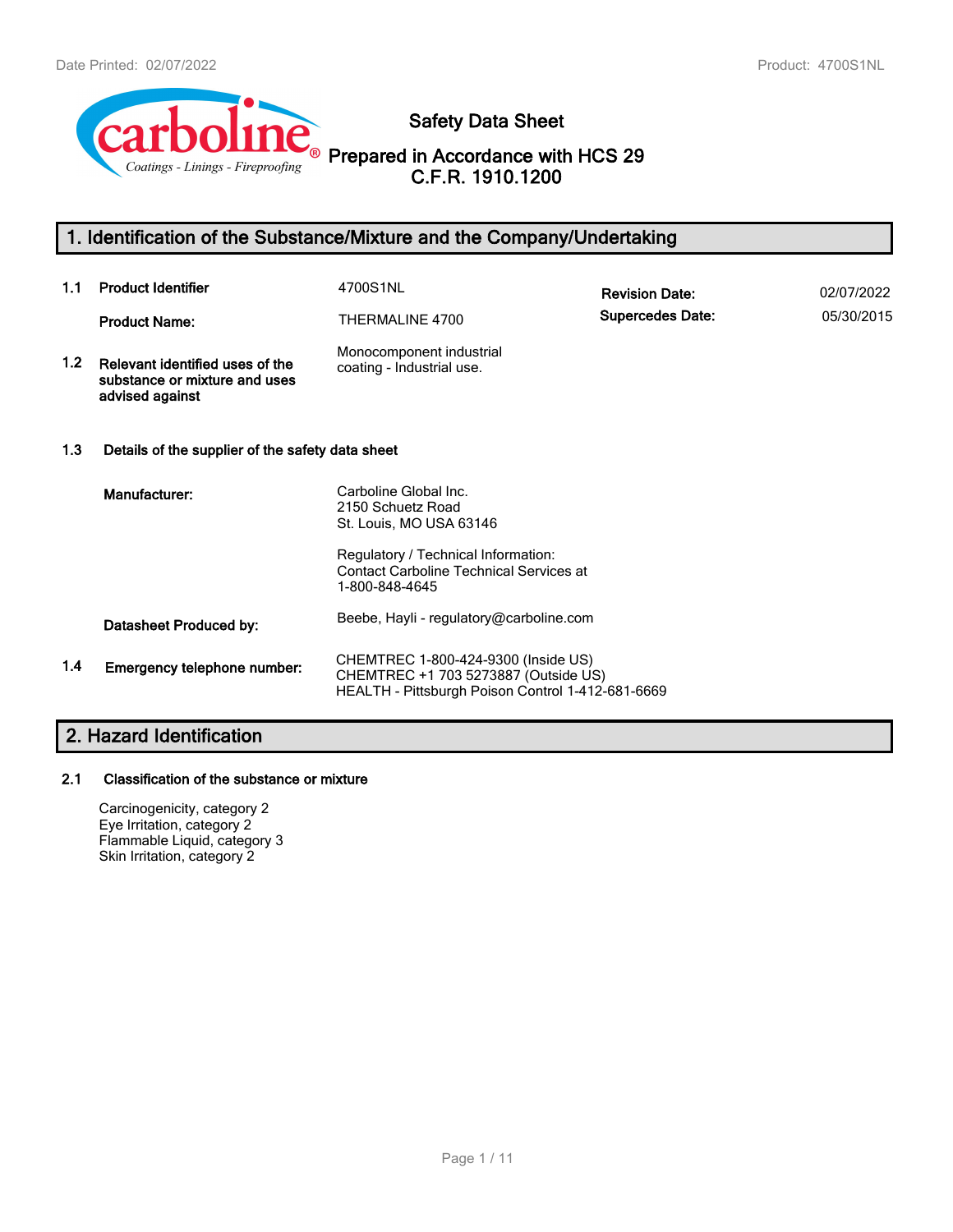## **2.2 Label elements**

## **Symbol(s) of Product**



**Signal Word**

Warning

## **Named Chemicals on Label**

ETHYL BENZENE

## **HAZARD STATEMENTS**

| Flammable Liquid, category 3<br>Skin Irritation, category 2<br>Eye Irritation, category 2<br>Carcinogenicity, category 2<br><b>PRECAUTION PHRASES</b> | H <sub>226</sub><br>H315<br>H319<br>H351 | Flammable liquid and vapour.<br>Causes skin irritation.<br>Causes serious eye irritation.<br>Suspected of causing cancer.                                                                |
|-------------------------------------------------------------------------------------------------------------------------------------------------------|------------------------------------------|------------------------------------------------------------------------------------------------------------------------------------------------------------------------------------------|
|                                                                                                                                                       | P <sub>210</sub>                         | Keep away from heat/sparks/open flames/hot surfaces. - No<br>smoking.                                                                                                                    |
|                                                                                                                                                       | P280                                     | Wear protective gloves/protective clothing/eye protection/<br>face protection.                                                                                                           |
|                                                                                                                                                       | P <sub>284</sub>                         | Wear respiratory protection.                                                                                                                                                             |
|                                                                                                                                                       | P305+351+338                             | IF IN EYES: Rinse cautiously with water for several minutes.<br>Remove contact lenses, if present and easy to do so.<br>Continue rinsing.                                                |
|                                                                                                                                                       | P308+313<br>P332+313<br>P403+233         | IF exposed or concerned: Get medical advice/attention<br>If skin irritation occurs: Get medical advice/attention.<br>Store in a well-ventilated place. Keep container tightly<br>closed. |

## **2.3 Other hazards**

No Information

## **Results of PBT and vPvB assessment:**

The product does not meet the criteria for PBT/VPvB in accordance with Annex XIII.

# **3. Composition/Information On Ingredients**

## **3.2 Mixtures**

| <b>Hazardous ingredients</b>              |                        |                       |                            |                                                                                                                                                                           |  |  |
|-------------------------------------------|------------------------|-----------------------|----------------------------|---------------------------------------------------------------------------------------------------------------------------------------------------------------------------|--|--|
| Name According to EEC<br>TITANIUM DIOXIDE | EINEC No.<br>236-675-5 | CAS-No.<br>13463-67-7 | $\frac{9}{6}$<br>$25 - 50$ | <b>Classifications</b>                                                                                                                                                    |  |  |
| META-XYLENE                               | 203-576-3              | 108-38-3              | $10 - 25$                  | H312-315-332                                                                                                                                                              |  |  |
| PARA-XYLENE                               | 203-396-5              | 106-42-3              | $2.5 - 10$                 | H304-312-315-332-335-371                                                                                                                                                  |  |  |
| <b>MICA</b>                               | 601-648-2              | 12001-26-2            | $2.5 - 10$                 | H319-335                                                                                                                                                                  |  |  |
| ETHYL BENZENE                             | 202-849-4              | $100 - 41 - 4$        | $2.5 - 10$                 | H225-304-315-319-332-351-373<br>Acute Tox. 4 Inhalation.<br>$-412$<br>Aquatic Chronic 3, Asp. Tox.<br>1, Carc. 2, Eye Irrit. 2, Flam.<br>Lig. 2, Skin Irrit. 2, STOT RE 2 |  |  |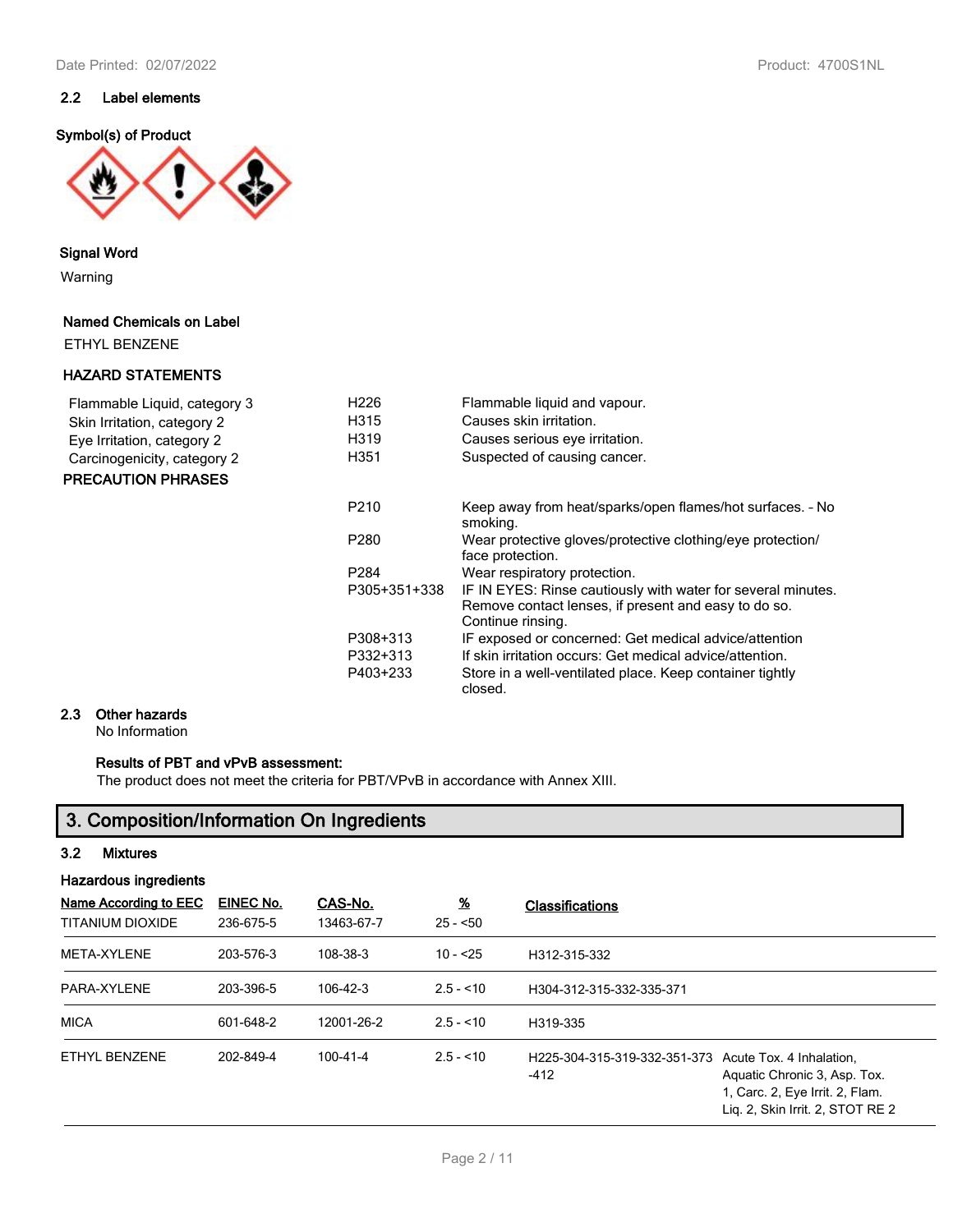Date Printed: 02/07/2022 Product: 4700S1NL

| ORTHO-XYLENE                   | 202-422-2 | 95-47-6       | $2.5 - 10$  | H312-315-332                 |  |
|--------------------------------|-----------|---------------|-------------|------------------------------|--|
| AROMATIC<br><b>HYDROCARBON</b> | 265-198-5 | 64742-94-5    | $2.5 - 10$  | H <sub>304</sub>             |  |
| <b>ISOBUTANOL</b>              | 201-148-0 | 78-83-1       | $1.0 - 2.5$ | H226-315-318-335-336         |  |
| <b>TOLUENE</b>                 | 203-625-9 | 108-88-3      | $0.1 - 1.0$ | H225-304-315-319-336-361-373 |  |
| NAPHTHALENE                    | 202-049-5 | $91 - 20 - 3$ | $0.1 - 1.0$ | H302-351-400-410             |  |

| CAS-No.       | M-Factors |
|---------------|-----------|
| 13463-67-7    | 0         |
| 108-38-3      | 0         |
| 106-42-3      | 0         |
| 12001-26-2    | 0         |
| 100-41-4      | 0         |
| 95-47-6       | 0         |
| 64742-94-5    | 0         |
| 78-83-1       | 0         |
| 108-88-3      | 0         |
| $91 - 20 - 3$ |           |

**Additional Information:** The text for GHS Hazard Statements shown above (if any) is given in Section 16.

## **4. First-aid Measures**

## **4.1 Description of First Aid Measures**

**AFTER INHALATION:** Give oxygen or artificial respiration if needed. Remove person to fresh air. If signs/symptoms continue, get medical attention.

**AFTER SKIN CONTACT:** In case of contact, immediately flush skin with plenty of water for at least 15 minutes while removing contaminated clothing and shoes. If skin irritation persists, call a physician.

**AFTER EYE CONTACT:** Rinse thoroughly with plenty of water for at least 15 minutes and consult a physician. **AFTER INGESTION:** Do NOT induce vomiting. Never give anything by mouth to an unconscious person. If swallowed, call a poison control centre or doctor immediately.

## **4.2 Most important symptoms and effects, both acute and delayed**

Harmful if swallowed. Irritating to eyes and skin. Risk of serious damage to the lungs (by aspiration). Vapours may cause drowsiness and dizziness.

#### **4.3 Indication of any immediate medical attention and special treatment needed**

No information available on clinical testing and medical monitoring. Specific toxicological information on substances, if available, can be found in section 11.

When symptoms persist or in all cases of doubt seek medical advice.

## **5. Fire-fighting Measures**

#### **5.1 Extinguishing Media:**

Carbon Dioxide, Dry Chemical, Foam, Water Fog

**UNUSUAL FIRE AND EXPLOSION HAZARDS:** Flammable liquid. Vapours are heavier than air and may spread along floors. Vapours may form explosive mixtures with air. Vapors may travel to areas away from work site before igniting/flashing back to vapor source. Provide adequate ventilation. Prevent the creation of flammable or explosive concentrations of vapour in air and avoid vapour concentration higher than the occupational exposure limits. Keep away from heat/sparks/open flames/hot surfaces. - No smoking. Electrical installations / working materials must comply with the technological safety standards. Wear shoes with conductive soles.

## **FOR SAFETY REASONS NOT TO BE USED:** No Information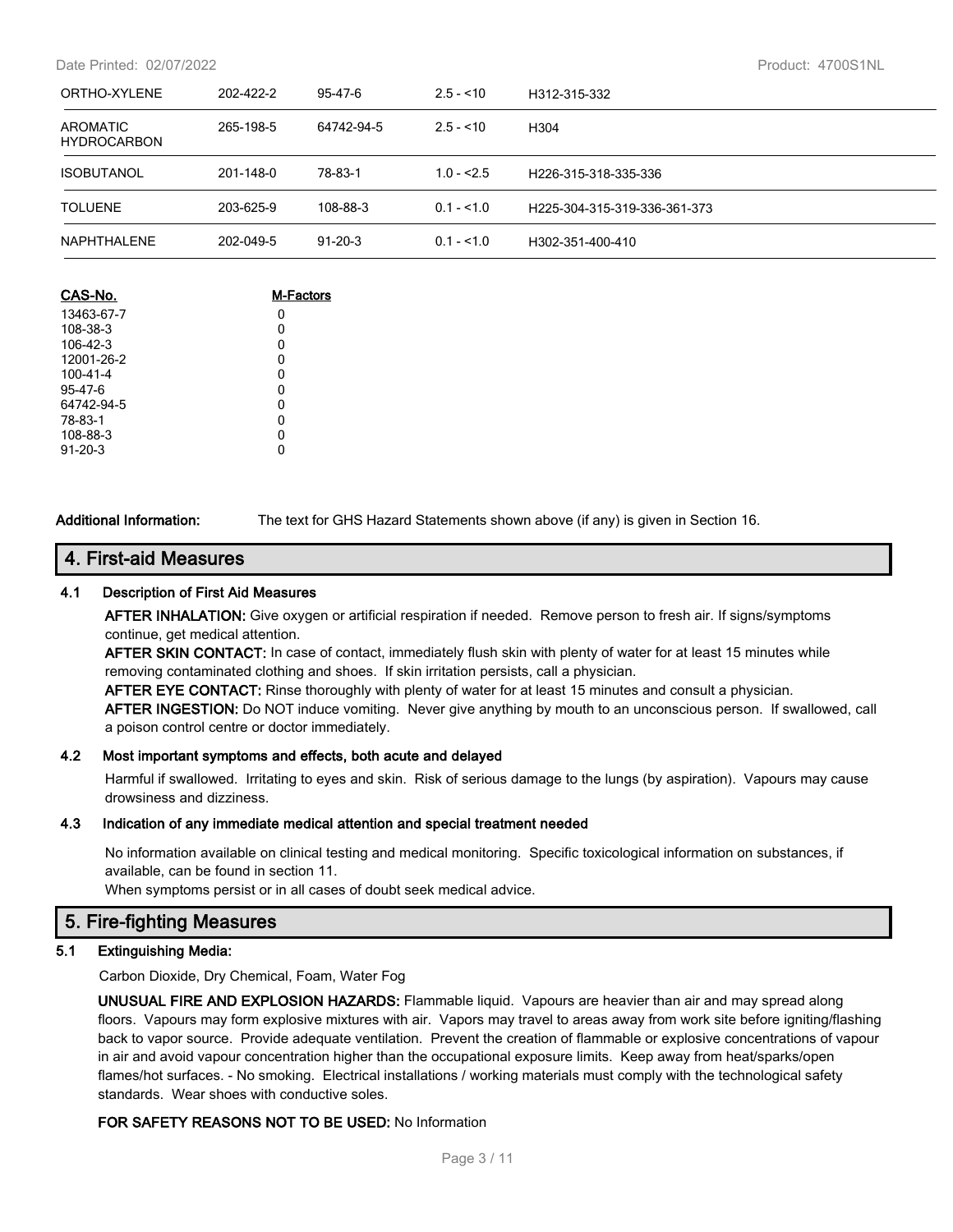# **5.2 Special hazards arising from the substance or mixture**

No Information

## **5.3 Advice for firefighters**

SPECIAL FIREFIGHTING PROCEDURES: In the event of fire, wear self-contained breathing apparatus. Cool containers / tanks with water spray. Flammable.

SPECIAL FIREFIGHTING PROTECTION EQUIPMENT: No Information

## **6. Accidental Release Measures**

#### **6.1 Personal precautions, protective equipment and emergency procedures**

Ensure adequate ventilation. Evacuate personnel to safe areas. Remove all sources of ignition. To avoid ignition of vapours by static electricity discharge, all metal parts of the equipment must be grounded. Wear personal protective equipment. For personal protection see section 8.

## **6.2 Environmental precautions**

Do not allow material to contaminate ground water system. Prevent product from entering drains.

## **6.3 Methods and material for containment and cleaning up**

Prevent further leakage or spillage if safe to do so. Contain spillage, soak up with non-combustible absorbent material, (e.g. sand, earth, diatomaceous earth, vermiculite) and transfer to a container for disposal according to local / national regulations (see section 13).

## **6.4 Reference to other sections**

No Information

## **7. Handling and Storage**

## **7.1 Precautions for safe handling**

**INSTRUCTIONS FOR SAFE HANDLING :** Keep containers dry and tightly closed to avoid moisture absorption and contamination. Prepare the working solution as given on the label(s) and/or the user instructions. Do not breathe vapours or spray mist. Ensure all equipment is electrically grounded before beginning transfer operations. Do not use sparking tools. Do not get in eyes, on skin, or on clothing. Use only with adequate ventilation/personal protection. Wash thoroughly after handling.

**PROTECTION AND HYGIENE MEASURES :** Handle in accordance with good industrial hygiene and safety practice. Wash hands before breaks and at the end of workday. When using, do not eat, drink or smoke.

#### **7.2 Conditions for safe storage, including any incompatibilities**

#### **CONDITIONS TO AVOID:** Heat, flames and sparks.

**STORAGE CONDITIONS:** Keep container closed when not in use. Store in a dry, well ventilated place away from sources of heat, ignition and direct sunlight.

## **7.3 Specific end use(s)**

No specific advice for end use available.

## **8. Exposure Controls/Personal Protection**

## **8.1 Control parameters**

## **Ingredients with Occupational Exposure Limits (US)**

| <u>Name</u>      | CAS-No.    | <b>ACGIH TWA</b> | <b>ACGIH STEL</b> | <b>ACGIH Ceiling</b> |
|------------------|------------|------------------|-------------------|----------------------|
| TITANIUM DIOXIDE | 13463-67-7 | 10 $mq/m3$       | N/E               | N/E                  |
| META-XYLENE      | 108-38-3   | 100 PPM          | 150 PPM           | N/E                  |
| PARA-XYI FNF     | 106-42-3   | 100 PPM          | 150 PPM           | N/E                  |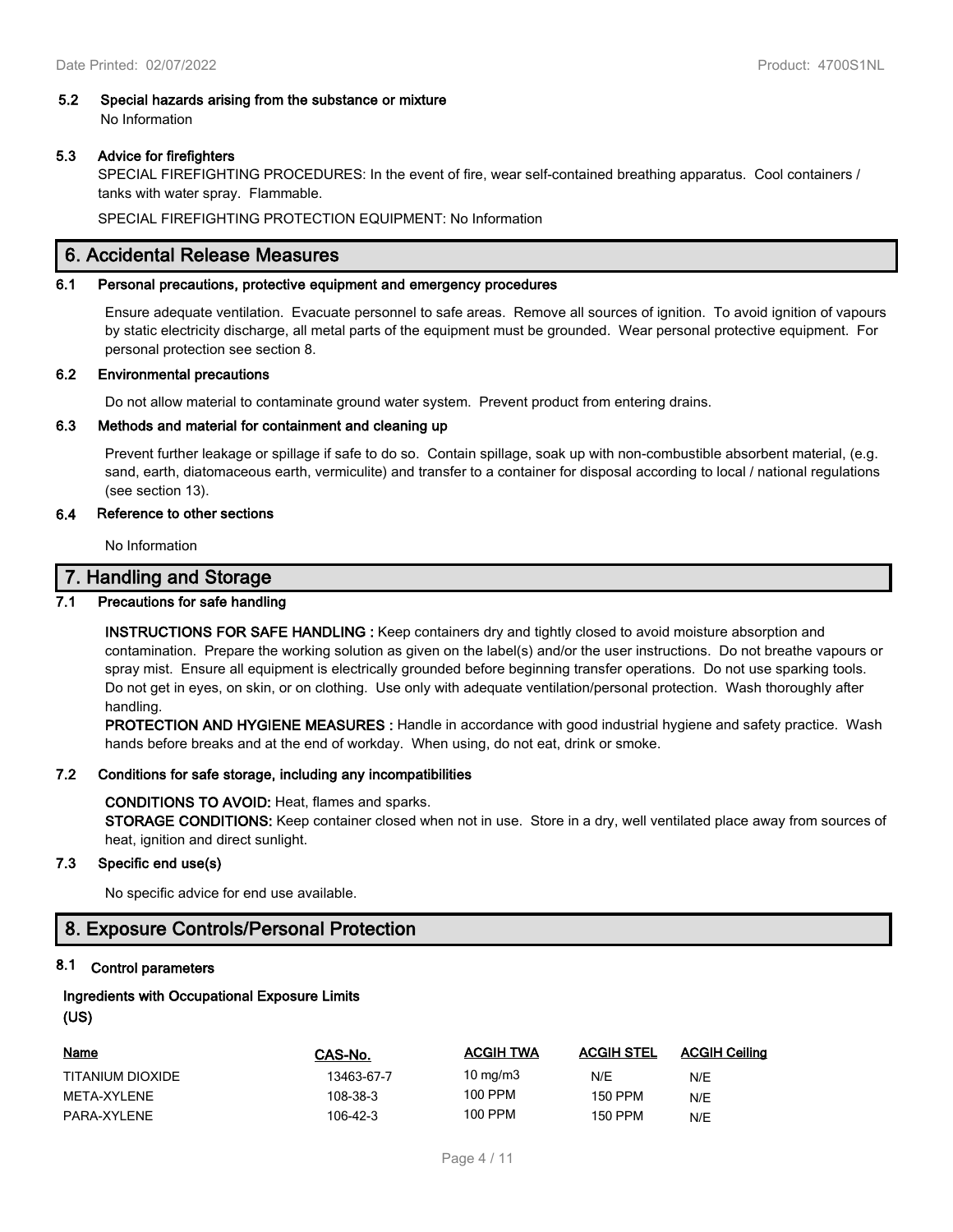Date Printed: 02/07/2022 Product: 4700S1NL

| <b>MICA</b><br>ETHYL BENZENE<br>ORTHO-XYLENE | 12001-26-2<br>$100 - 41 - 4$<br>95-47-6 | 3 MGM3<br>20 PPM<br><b>100 PPM</b> | N/E<br>125 ppm<br><b>150 PPM</b>             | N/E<br>N/E |
|----------------------------------------------|-----------------------------------------|------------------------------------|----------------------------------------------|------------|
| AROMATIC HYDROCARBON                         | 64742-94-5                              | 300.0 PPM                          | N/E                                          | N/E        |
| <b>ISOBUTANOL</b>                            | 78-83-1                                 | <b>50 PPM</b>                      | N/E                                          | N/E        |
| <b>TOLUENE</b>                               | 108-88-3                                | 20 PPM                             | N/E                                          | N/E        |
| <b>NAPHTHALENE</b>                           | $91 - 20 - 3$                           | 10 PPM                             | 15 ppm                                       | N/E        |
| <b>Name</b>                                  | CAS-No.                                 | <b>OSHA PEL</b>                    | <b>OSHA STEL</b>                             |            |
| <b>TITANIUM DIOXIDE</b>                      | 13463-67-7                              | <b>15 MGM3</b>                     | N/E                                          |            |
| META-XYLENE                                  | 108-38-3                                | 100.00 PPM                         | N/E                                          |            |
| PARA-XYLENE                                  | 106-42-3                                | 100.00 PPM                         | N/E                                          |            |
| <b>MICA</b>                                  | 12001-26-2                              | 20. MPPCF                          | N/E                                          |            |
| ETHYL BENZENE                                | $100 - 41 - 4$                          |                                    | 435 MGM3, 100 PP5445 MGM3, 125<br><b>PPM</b> |            |
| ORTHO-XYLENE                                 | 95-47-6                                 | 100.00 PPM                         | N/E                                          |            |
| AROMATIC HYDROCARBON                         | 64742-94-5                              | 500.0 PPM                          | N/E                                          |            |
| <b>ISOBUTANOL</b>                            | 78-83-1                                 | 150 MGM3, 50 PPM                   | N/E                                          |            |
| <b>TOLUENE</b>                               | 108-88-3                                | 200 ppm                            | 560 MGM3, 150<br><b>PPM</b>                  |            |
| <b>NAPHTHALENE</b>                           | $91 - 20 - 3$                           |                                    | 50 MGM3, 10 PPM 75 MGM3, 15<br><b>PPM</b>    |            |

**FURTHER ADVICE:** Refer to the regulatory exposure limits for the workforce enforced in each country. Some components may not have been classified under the EU CLP Regulation.

## **8.2 Exposure controls**

#### **Personal Protection**

**RESPIRATORY PROTECTION:** In order to avoid inhalation of spray-mist and sanding dust, all spraying and sanding must be done wearing adequate respirator. Use only with ventilation to keep levels below exposure guidelines reported in this document. User should test and monitor exposure levels to ensure all personnel are below guidelines. If not sure, or not able to monitor, use State or federally approved supplied air respirator. For silica containing coatings in a liquid state, and/or if no exposure limits are established above, air-supplied respirators are generally not required.

**EYE PROTECTION:** Safety glasses with side-shields.

**HAND PROTECTION:** Gloves should be discarded and replaced if there is any indication of degradation or chemical breakthrough. Impervious gloves. Request information on glove permeation properties from the glove supplier. Lightweight protective clothing

**OTHER PROTECTIVE EQUIPMENT:** Ensure that eyewash stations and safety showers are close to the workstation location. **ENGINEERING CONTROLS:** Avoid contact with skin, eyes and clothing. Ensure adequate ventilation, especially in confined areas.

## **9. Physical and Chemical Properties**

## **9.1 Information on basic physical and chemical properties**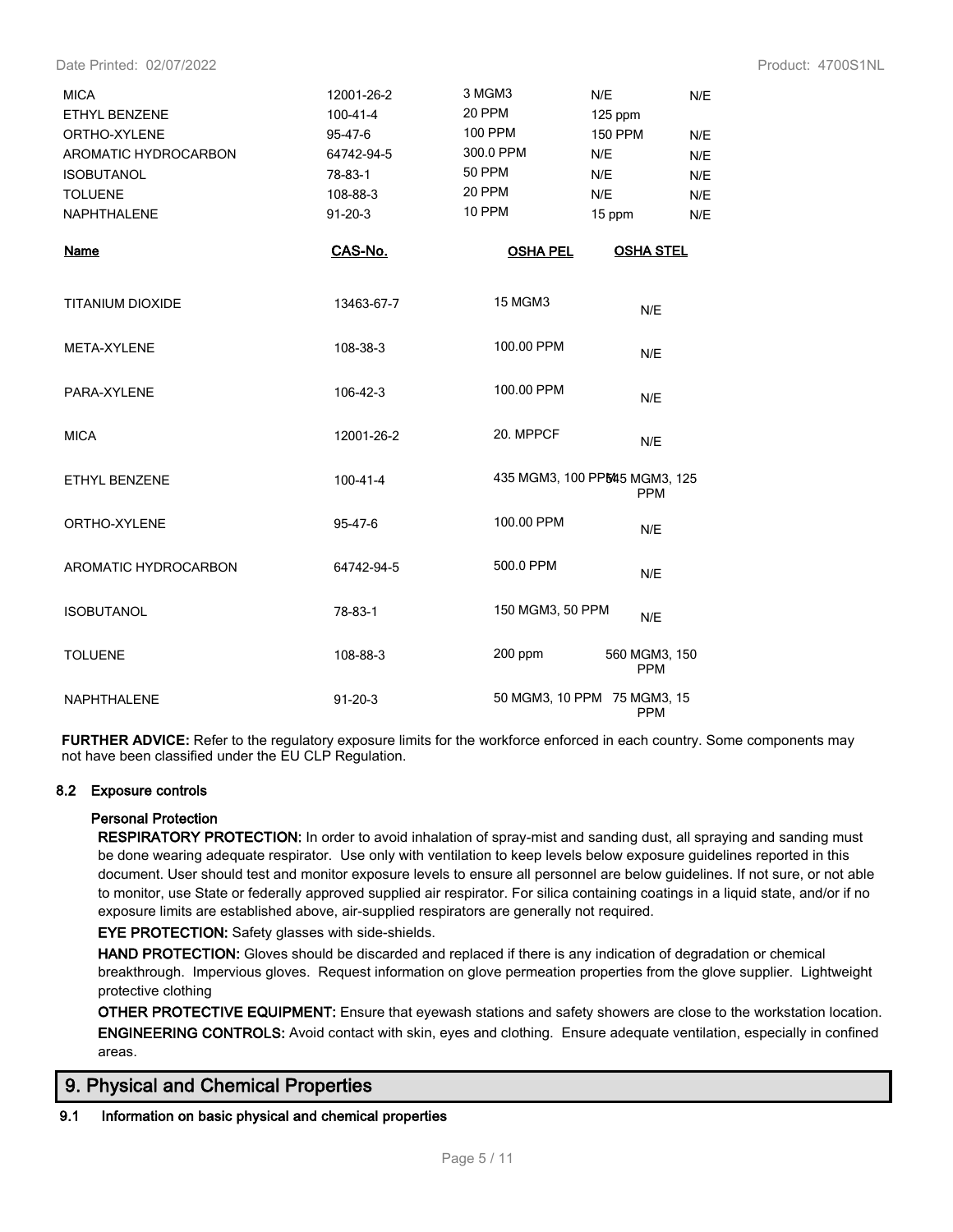| Appearance:                                     | Viscous Liquid, Various Colors |
|-------------------------------------------------|--------------------------------|
| <b>Physical State</b>                           | Liquid                         |
| Odor                                            | Solvent                        |
| Odor threshold                                  | N/D                            |
| pH                                              | N/D                            |
| Melting point / freezing point (°C)             | N/D                            |
| Boiling point/range (°C)                        | 149 F (65 C) - 424 F (218 C)   |
| Flash Point (°C)                                | 83F (28C)                      |
| <b>Evaporation rate</b>                         | Slower Than Ether              |
| Flammability (solid, gas)                       | Not determined                 |
| Upper/lower flammability or explosive<br>limits | $0.9 - 10.9$                   |
| Vapour Pressure, mmHg                           | N/D                            |
| Vapour density                                  | Heavier than Air               |
| <b>Relative density</b>                         | Not determined                 |
| Solubility in / Miscibility with water          | N/D                            |
| Partition coefficient: n-octanol/water          | Not determined                 |
| Auto-ignition temperature (°C)                  | Not determined                 |
| Decomposition temperature (°C)                  | Not determined                 |
| <b>Viscosity</b>                                | Unknown                        |
| <b>Explosive properties</b>                     | Not determined                 |
| <b>Oxidising properties</b>                     | Not determined                 |
| Other information                               |                                |
| VOC Content g/l:                                | 456                            |
| Specific Gravity (g/cm3)                        | app. 1.30                      |

# **10. Stability and Reactivity**

## **10.1 Reactivity**

**9.2** 

No reactivity hazards known under normal storage and use conditions.

## **10.2 Chemical stability**

Stable under normal conditions.

## **10.3 Possibility of hazardous reactions**

Hazardous polymerisation does not occur.

## **10.4 Conditions to avoid**

Heat, flames and sparks.

## **10.5 Incompatible materials**

Strong oxidizing agents.

## **10.6 Hazardous decomposition products**

Carbon dioxide (CO2), carbon monoxide (CO), oxides of nitrogen (NOx), dense black smoke.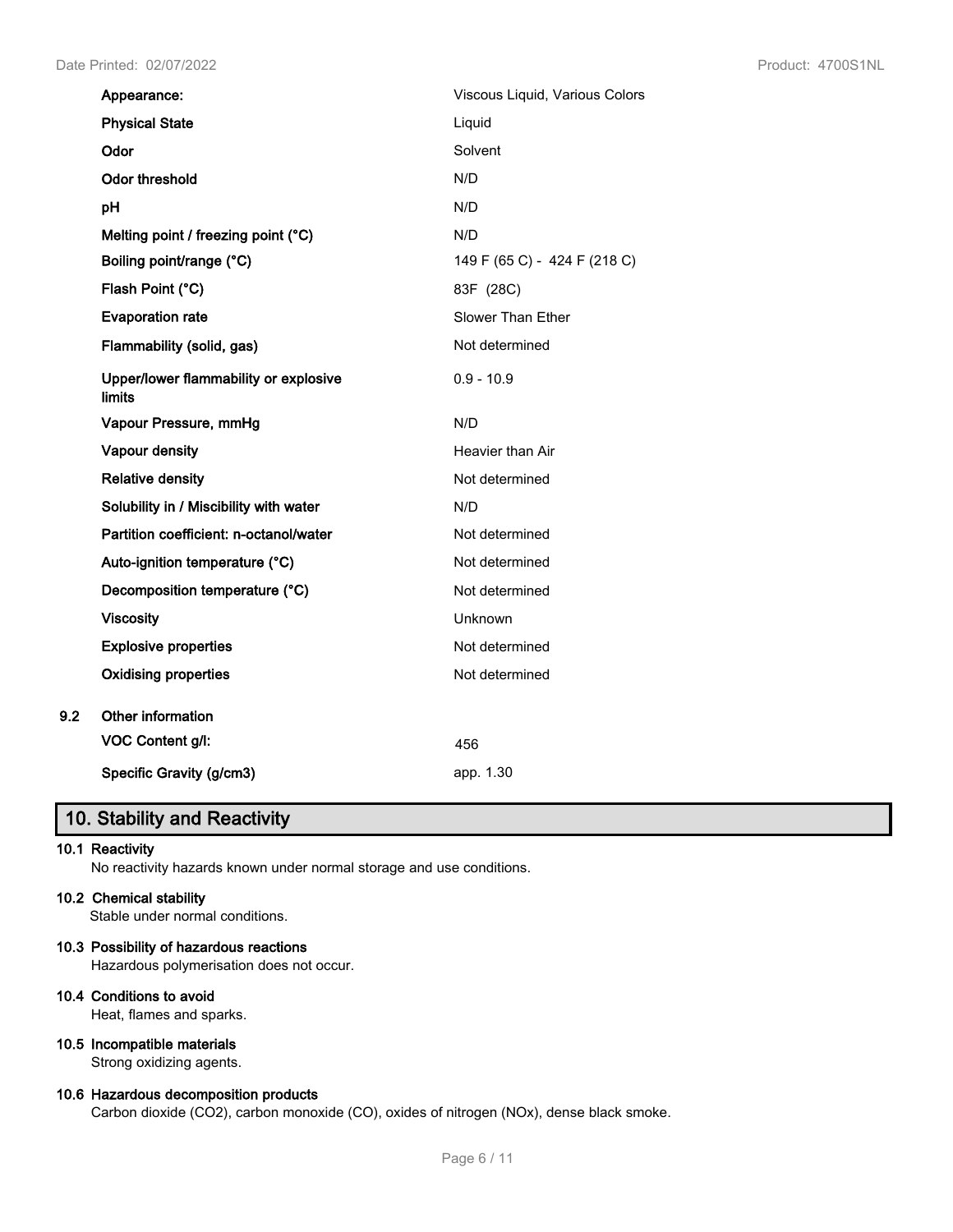# **11. Toxicological Information**

| 11.1 | Information on toxicological effects |                                                          |  |  |
|------|--------------------------------------|----------------------------------------------------------|--|--|
|      | <b>Acute Toxicity:</b>               |                                                          |  |  |
|      | Oral LD50:                           | N/D                                                      |  |  |
|      | <b>Inhalation LC50:</b>              | N/D                                                      |  |  |
|      | Irritation:                          | Eye Irritation, category 2A; Skin Irritation, category 2 |  |  |
|      | Corrosivity:                         | Unknown                                                  |  |  |
|      | Sensitization:                       | Unknown                                                  |  |  |
|      | Repeated dose toxicity:              | Unknown                                                  |  |  |
|      | Carcinogenicity:                     | Carcinogenicity, category 2                              |  |  |
|      | Mutagenicity:                        | Unknown                                                  |  |  |
|      | Toxicity for reproduction:           | Unknown                                                  |  |  |
|      | STOT-single exposure:                | Unknown                                                  |  |  |
|      | STOT-repeated exposure:              | Unknown                                                  |  |  |
|      | <b>Aspiration hazard:</b>            | Unknown                                                  |  |  |

**If no information is available above under Acute Toxicity then the acute effects of this product have not been tested. Data on individual components are tabulated below:**

| CAS-No.        | <b>Chemical Name</b> | Oral LD50                  | Dermal LD50                    | Vapor LC50                            | Gas LC50          | Dust/Mist<br><b>LC50</b> |
|----------------|----------------------|----------------------------|--------------------------------|---------------------------------------|-------------------|--------------------------|
| 13463-67-7     | TITANIUM DIOXIDE     | 25000 mg/kg,<br>oral (rat) | Not Available                  | Not Available                         | No<br>Information | No<br>Information        |
| 108-38-3       | META-XYLENE          | Not Available              | Not Available                  | Not Available                         | 0.000             | 0.000                    |
| 106-42-3       | PARA-XYLENE          | Not Available              | Not Available                  | Not Available                         | 0.000             | 0.000                    |
| 12001-26-2     | <b>MICA</b>          | Not Available              | Not Available                  | Not Available                         | 0.000             | 0.000                    |
| $100 - 41 - 4$ | ETHYL BENZENE        | 3500 mg/kg<br>rat, oral    | >5000 mg/l,<br>dermal rabbit   | $17.2$ mg/L<br>Inh, Rat, 4Hr          | 0.000             | 0.000                    |
| 95-47-6        | ORTHO-XYLENE         | Not Available              | Not Available                  | Not Available                         | 0.000             | 0.000                    |
| 64742-94-5     | AROMATIC HYDROCARBON | Not Available              | Not Available                  | Not Available                         | 0.000             | 0.000                    |
| 78-83-1        | <b>ISOBUTANOL</b>    | 2500 mg/kg,<br>oral, rat   | 3404 mg/kg,<br>dermal, rat     | 8000 ppm/4h,<br>rat, INH              | 0.000             | 0.000                    |
| 108-88-3       | <b>TOLUENE</b>       | 5000 mg/kg<br>rat oral     | 12267 mg/kg,<br>dermal, rabbit | 8000 ppm/4<br>hrs, rat,<br>inhalation | 0.000             | 0.000                    |
| $91 - 20 - 3$  | <b>NAPHTHALENE</b>   | Not Available              | Not Available                  | Not Available                         | 0.000             | 0.000                    |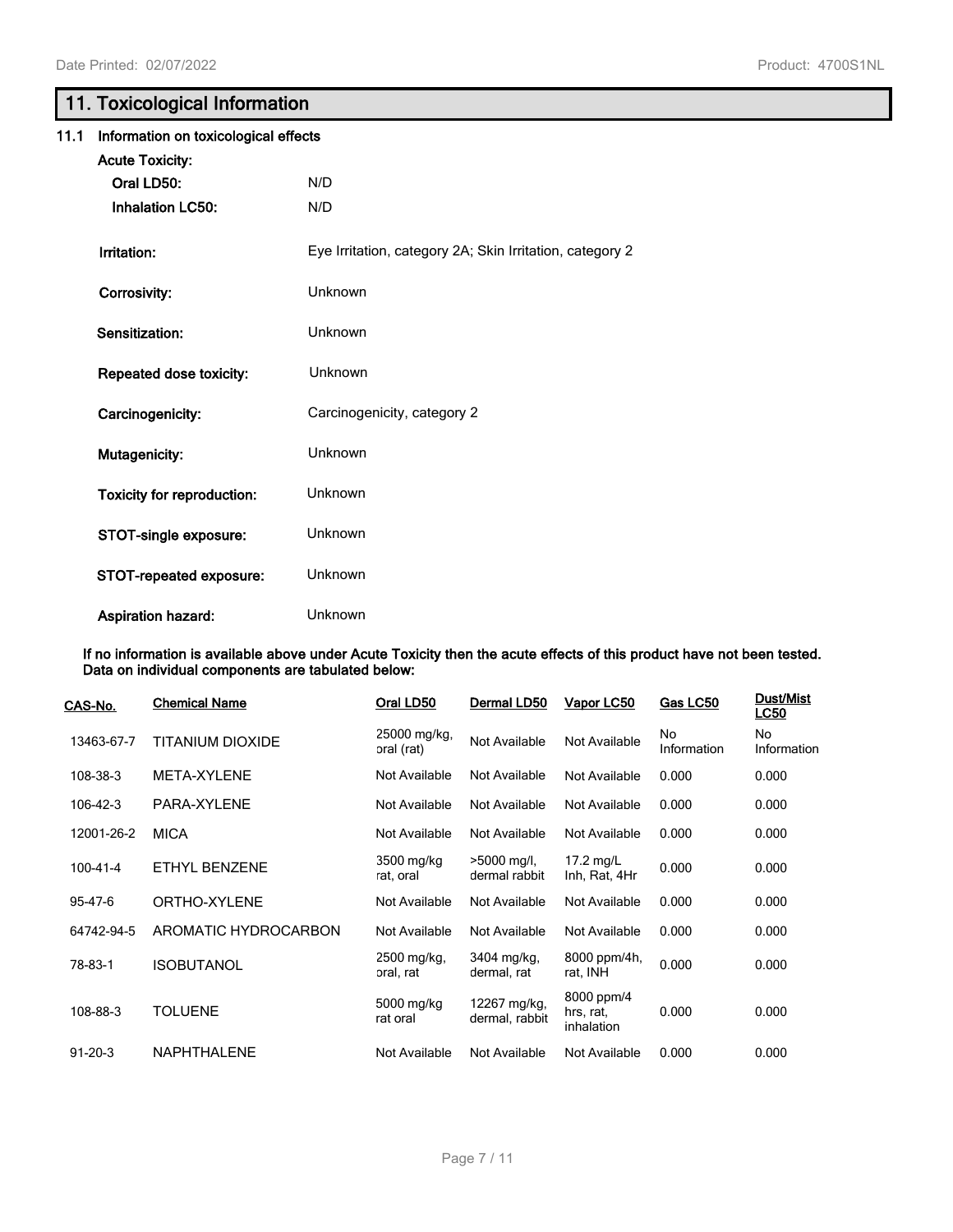## **Additional Information:**

This product may contain Ethyl Benzene, which is listed by IARC as possibly carcinogenic to humans (Group 2B). This listing is based on inadequate evidence of carcinogenicity in humans and sufficient evidence in experimental animals.

|                                           |                                        | 12. Ecological Information |         |                                                                                    |                        |                                         |  |
|-------------------------------------------|----------------------------------------|----------------------------|---------|------------------------------------------------------------------------------------|------------------------|-----------------------------------------|--|
| 12.1                                      | Toxicity:                              |                            |         |                                                                                    |                        |                                         |  |
|                                           |                                        | EC50 48hr (Daphnia):       | Unknown |                                                                                    |                        |                                         |  |
|                                           |                                        | IC50 72hr (Algae):         | Unknown |                                                                                    |                        |                                         |  |
|                                           |                                        | LC50 96hr (fish):          | Unknown |                                                                                    |                        |                                         |  |
|                                           | 12.2 Persistence and degradability:    |                            | Unknown |                                                                                    |                        |                                         |  |
| 12.3<br><b>Bioaccumulative potential:</b> |                                        | Unknown                    |         |                                                                                    |                        |                                         |  |
| 12.4                                      | Mobility in soil:                      |                            | Unknown |                                                                                    |                        |                                         |  |
| 12.5                                      | Results of PBT and vPvB<br>assessment: |                            |         | The product does not meet the criteria for PBT/VPvB in accordance with Annex XIII. |                        |                                         |  |
| 12.6                                      |                                        | Other adverse effects:     | Unknown |                                                                                    |                        |                                         |  |
| CAS-No.                                   |                                        | <b>Chemical Name</b>       |         | <b>EC50 48hr</b>                                                                   | IC50 72hr              | <b>LC50 96hr</b>                        |  |
|                                           | 13463-67-7                             | <b>TITANIUM DIOXIDE</b>    |         | No information                                                                     | No information         | No information                          |  |
| 108-38-3                                  |                                        | META-XYLENE                |         | No information                                                                     | No information         | No information                          |  |
| 106-42-3                                  |                                        | PARA-XYLENE                |         | No information                                                                     | No information         | No information                          |  |
|                                           | 12001-26-2                             | <b>MICA</b>                |         | No information                                                                     | No information         | No information                          |  |
| $100 - 41 - 4$                            |                                        | <b>ETHYL BENZENE</b>       |         | 1.8 mg/l (Daphnia<br>Magna)                                                        | 4.6 mg/l (Green Algae) | 4.2 mg/l (Rainbow Trout)                |  |
| 95-47-6                                   |                                        | ORTHO-XYLENE               |         | No information                                                                     | No information         | No information                          |  |
|                                           | 64742-94-5                             | AROMATIC HYDROCARBON       |         | No information                                                                     | No information         | No information                          |  |
| 78-83-1                                   |                                        | <b>ISOBUTANOL</b>          |         | 1300 mg/l (Daphnia<br>Magna)                                                       | No information         | 11200-01520g/L<br>(Oncorhynchus mykiss) |  |
| 108-88-3                                  |                                        | <b>TOLUENE</b>             |         | 6 mg/l (Daphnia magna)                                                             | 12.5 mg/L (Algae)      | 5.8 mg/L (Fish)                         |  |
| $91 - 20 - 3$                             |                                        | <b>NAPHTHALENE</b>         |         | No information                                                                     | No information         | No information                          |  |

# **13. Disposal Considerations**

**13.1 WASTE TREATMENT METHODS:** Do not burn, or use a cutting torch on, the empty drum. If recycling is not practicable, dispose of in compliance with local regulations. Dispose of in accordance with local regulations. Empty containers should be taken to an approved waste handling site for recycling or disposal.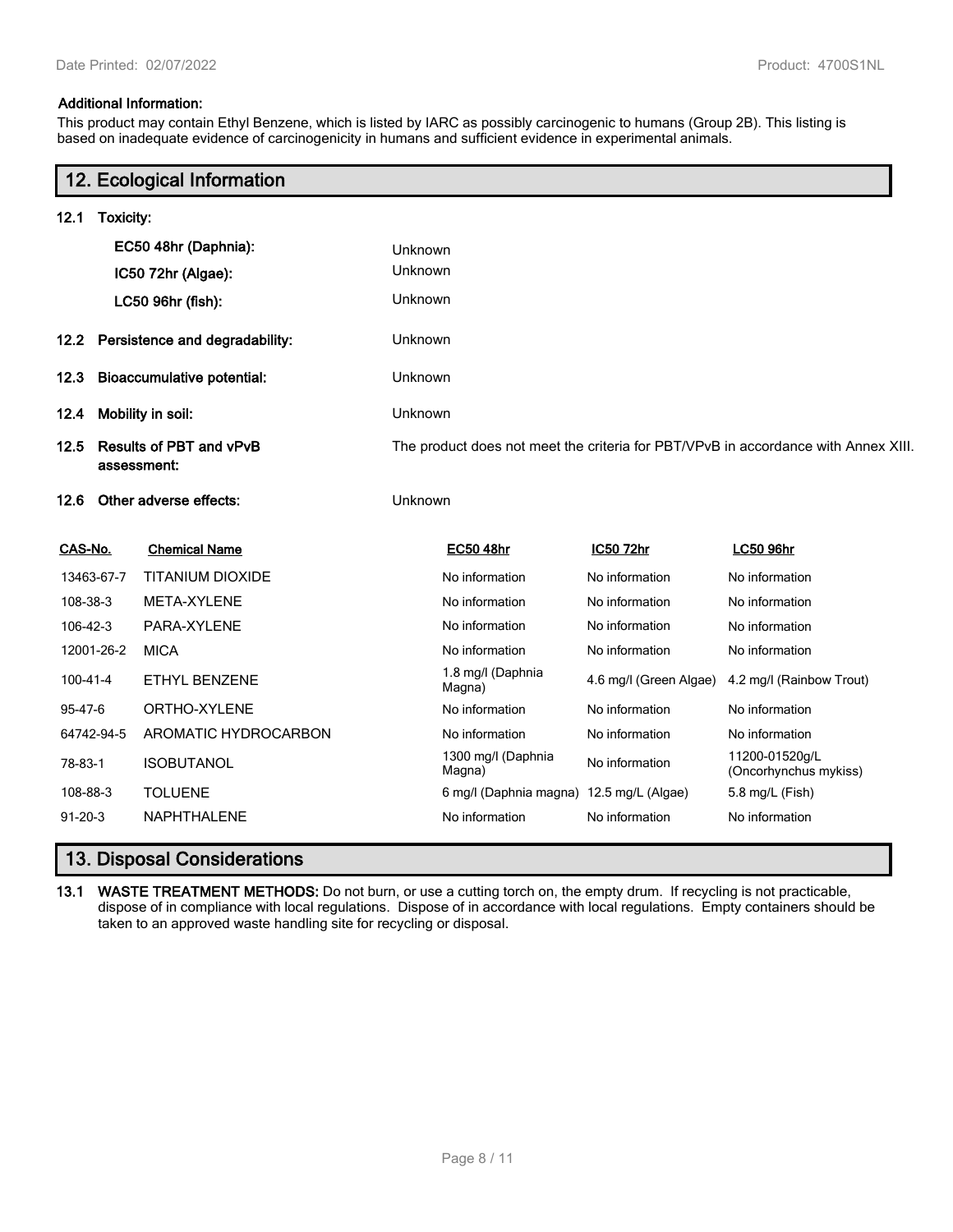## **14. Transport Information**

| 14.1 | UN number                                                                   | <b>UN1263</b>  |
|------|-----------------------------------------------------------------------------|----------------|
|      | 14.2 UN proper shipping name                                                | Paint          |
|      | <b>Technical name</b>                                                       | N/A            |
| 14.3 | Transport hazard class(es)                                                  | 3              |
|      | Subsidiary shipping hazard                                                  | N/A            |
|      | 14.4 Packing group                                                          | Ш              |
| 14.5 | <b>Environmental hazards</b>                                                | Unknown        |
| 14.6 | Special precautions for user                                                | <b>Unknown</b> |
|      | EmS-No.:                                                                    | $F-E$ , S-E    |
| 14.7 | Transport in bulk according to Annex II<br>of MARPOL 73/78 and the IBC code | <b>Unknown</b> |

## **15. Regulatory Information**

**15.1 Safety, health and environmental regulations/legislation for the substance or mixture:**

## **U.S. Federal Regulations: As follows -**

## **CERCLA - Sara Hazard Category**

This product has been reviewed according to the EPA 'Hazard Categories' promulgated under Sections 311 and 312 of the Superfund Amendment and Reauthorization Act of 1986 (SARA Title III) and is considered, under applicable definitions, to meet the following categories:

Flammable (gases, aerosols, liquids, or solids), Carcinogenicity, Skin Corrosion or Irritation, Serious eye damage or eye irritation

#### **Sara Section 313:**

This product contains the following substances subject to the reporting requirements of Section 313 of Title III of the Superfund Amendment and Reauthorization Act of 1986 and 40 CFR part 372:

| <b>Chemical Name</b> | CAS-No.       | $\frac{9}{6}$ |
|----------------------|---------------|---------------|
| META-XYLENE          | 108-38-3      | 15.83         |
| PARA-XYLENE          | 106-42-3      | 6.88          |
| ETHYL BENZENE        | 100-41-4      | 6.54          |
| ORTHO-XYLENE         | 95-47-6       | 4.99          |
| <b>TOLUENE</b>       | 108-88-3      | 0.17          |
| <b>NAPHTHALENE</b>   | $91 - 20 - 3$ | 0.13          |

#### **Toxic Substances Control Act:**

All components of this product are either listed on the TSCA Inventory or are exempt.

This product contains the following chemical substances subject to the reporting requirements of TSCA 12(B) if exported from the United States:

No TSCA 12(b) components exist in this product.

## **U.S. State Regulations: As follows -**

#### **New Jersey Right-to-Know:**

The following materials are non-hazardous, but are among the top five components in this product.

## **Chemical Name CAS-No.**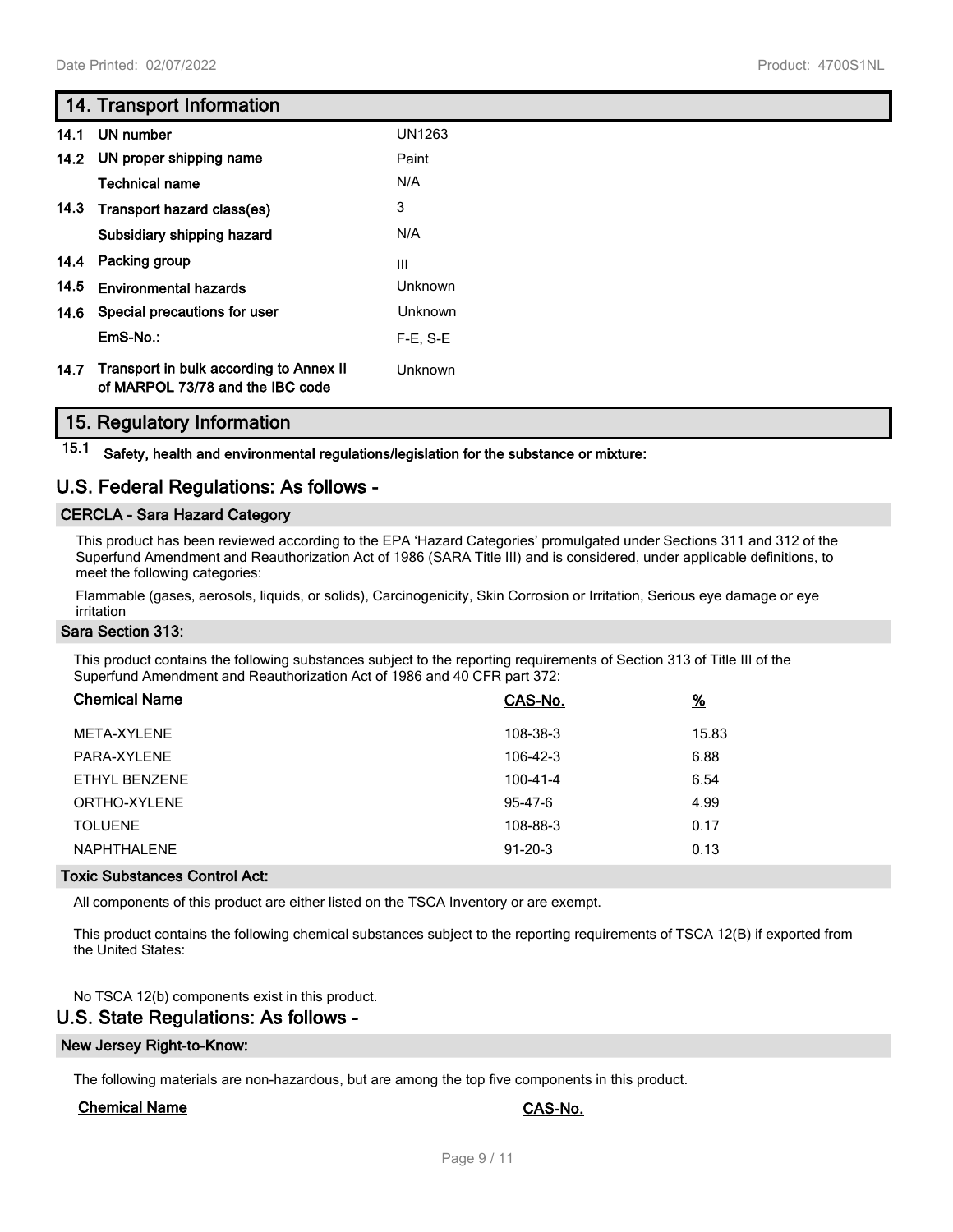| SILICONE RESIN             | <b>TRADE SECRET</b> |
|----------------------------|---------------------|
| NICKEL ANTIMONY COMPOUND   | 8007-18-9           |
| COBALT COMPOUND            | 1345-16-0           |
| COPPER CHROMITE BI ACK     | 68186-91-4          |
| annachanaig Diebt Ta Koacc |                     |

## **Pennsylvania Right-To-Know**

The following non-hazardous ingredients are present in the product at greater than 3%.

| <b>Chemical Name</b>     | CAS-No.             |
|--------------------------|---------------------|
| SILICONE RESIN           | <b>TRADE SECRET</b> |
| NICKEL ANTIMONY COMPOUND | 8007-18-9           |
| COBALT COMPOUND          | 1345-16-0           |
| COPPER CHROMITE BLACK    | 68186-91-4          |
| <b>IRON OXIDE</b>        | 1309-37-1           |
| CHROME ANTIMONY COMPOUND | 68186-90-3          |
| 111150 MH DRODOOTION OF  |                     |

#### **CALIFORNIA PROPOSITION 65**

WARNING: Cancer and Reproductive Harm -- www.P65Warnings.ca.gov

## **International Regulations: As follows -**

## **\* Canadian DSL:**

All chemical ingredients included on inventory (DSL)

#### **15.2 Chemical Safety Assessment:**

No Chemical Safety Assessment has been carried out for this substance/mixture by the supplier.

# **16. Other Information**

## **Text for GHS Hazard Statements shown in Section 3 describing each ingredient:**

| H <sub>225</sub> | Highly flammable liquid and vapour.                                |
|------------------|--------------------------------------------------------------------|
| H <sub>226</sub> | Flammable liquid and vapour.                                       |
| H302             | Harmful if swallowed.                                              |
| H304             | May be fatal if swallowed and enters airways.                      |
| H312             | Harmful in contact with skin.                                      |
| H315             | Causes skin irritation.                                            |
| H318             | Causes serious eye damage.                                         |
| H319             | Causes serious eye irritation.                                     |
| H332             | Harmful if inhaled.                                                |
| H335             | May cause respiratory irritation.                                  |
| H336             | May cause drowsiness or dizziness.                                 |
| H351             | Suspected of causing cancer.                                       |
| H361             | Suspected of damaging fertility or the unborn child.               |
| H371             | May cause damage to organs.                                        |
| H373             | May cause damage to organs through prolonged or repeated exposure. |
| H400             | Very toxic to aquatic life.                                        |
| H410             | Very toxic to aquatic life with long lasting effects.              |
| H412             | Harmful to aquatic life with long lasting effects.                 |

#### **Reasons for revision**

No Information

The information contained herein is, to the best of our knowledge and belief accurate. However, since the conditions of handling and use are beyond our control, we make no guarantee of results,